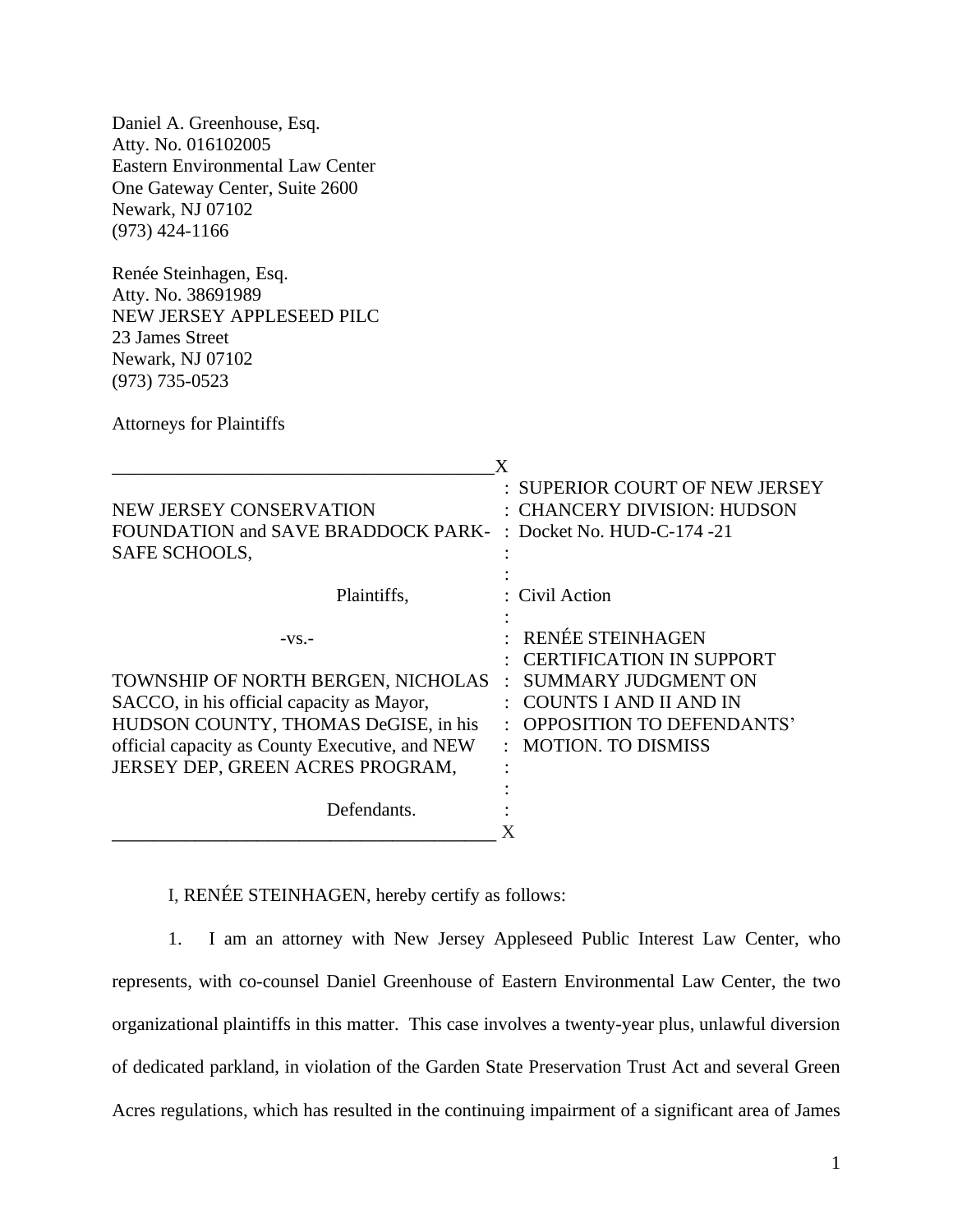J. Braddock Park ("Braddock Park) for non-recreational purposes in violation of the Environmental Rights Act. I make this certification in support of Plaintiffs' motion for summary judgment with respect to Counts I and II of their Complaint against the Township of North Bergen and Hudson County. I also make this certification in support of Plaintiffs' opposition to all defendants', including the Department of Environmental Protection's ("DEP"), motions to dismiss.

2. On its website, the Green Acres program posts the North Bergen-Hudson County diversion applications**,** related documents and correspondence to and from the agency. On such website, I secured the many of the following documents; others were obtained from official government websites as well.

 3. I am attaching, as Ex. C, a letter addressed to DEP from the Township of North Bergen dated April 4, 2011, downloaded from DEP's website.

4. I am attaching, as Ex. H, one page of a comprehensive letter addressed to North Bergen, dated, April 12, 2016, which was sent as part of DEP's pre-application completeness review (Page 5 of Pre-K School Trailers Diversion of Green Acres-Encumbered Parkland State House Commission (SHC) #s 0900005, 0908003 Pre-Application Completeness Review, Part 1).

5. I am attaching, as Ex. I, an internal DEP memo, dated May 26, 2016, which memorialized a phone meeting DEP staff had with Hudson County staff.

6. I am attaching, as Ex. J, page 9 of North Bergen's August 19, 2016 response to Green Acres' completeness review

7. I am attaching, as Ex. K, an e-mail letter dated June 8, 2017, in which the director of DEP's Green Acres program, Martha Sapp, wrote to "Bernadette," a paid consultant working for an employee of North Bergen.

2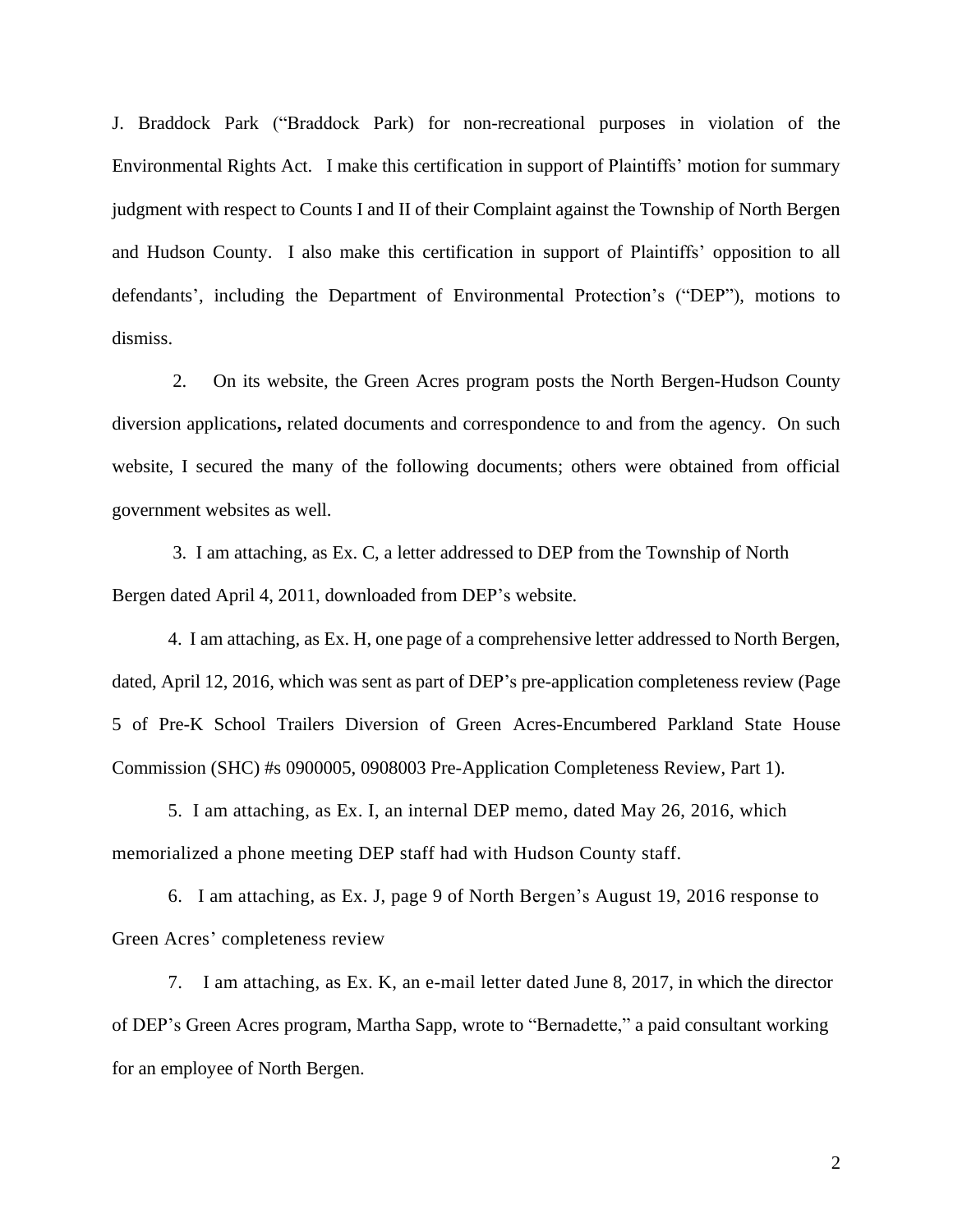8. I am attaching, as Ex. L, page 7 of North Bergen's Response to DEP's completeness questions, dated August 25, 2017.

9. I am attaching, as Ex. N, the special**,** official public bond referendum question that was voted on by Township voters in December 2018.

10. I am attaching, as Ex. O, a copy of the School Facilities Project Application for East High School Media Renovation, 3610-050-18-1000.

11. I am attaching, as Ex. P, a copy of the October 5, 2018 letter from the NJ DOE approving North Bergen's amendment to its Long Range Facilities Plan ("LRFP").

12. I am attaching, as Ex. R, a letter I wrote with co-counsel dated June 2, 2020, on behalf of Plaintiffs, the League of Women Voters of NJ and the Sierra Club-NJ, giving notice to Attorney General Grewal, Mayor Sacco, County Executive DeGise and DEP Section Chief, Martha Sapp re: "N.J.S.A. 2A:35A-11 Notice of 19-year Continuing Impairment and Illegal Diversion of Block 437.02, Lot 1 of Braddock Park for non-recreational use."

13. Soon thereafter, rather than submitting the additional information and documents DEP required in order to move the diversion process to its final application, I was told by a staff person at DEP that North Bergen had asked DEP to now allow it to apply for a permanent diversion. That is, that North Bergen no longer desired to comply with DEP's previous decision to treat its application as a request for a temporary diversion, with a directive to completely remove the trailers by August 31, 2021; rather, it wanted to permanently divert the public parkland property to a non-recreational, pre-school use. DEP staff said to me that they had no authority to prohibit North Bergen from reapplying for a permanent after-the-fact diversion.

12. I am attaching as Ex. S, the November 4, 2020, North Bergen Resolution to move forward with the restarted major diversion process, seeking to permanently divert the parkland it

3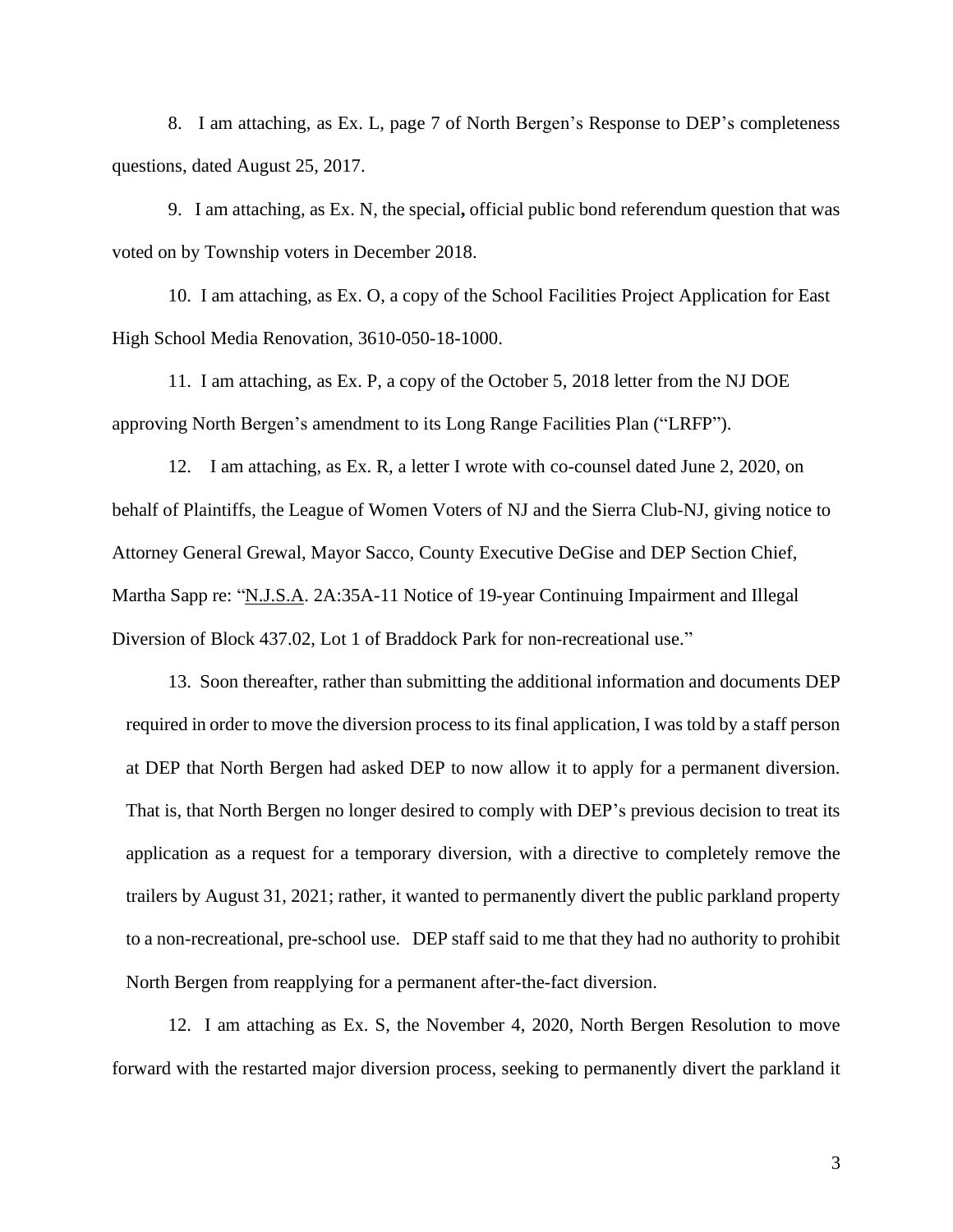had illegally occupied since 2001. The Resolution is entitled an Amended Resolution and focuses on inclusion of a second unlawfully diverted property in its title. However, the resolution also permits North Bergen to file a new pre-application regarding Braddock Park.

13. I am attaching, as Ex. T, a second Notice pursuant to the Environmental Rights Act, in light of North Bergen's and Hudson County's decision to pursue a permanent diversion of Block 437.02, Lot 1 in Braddock Park, dated November 10, 2020.

 14. I am attaching, as Ex. U, a letter dated March 19, 2021, that I sent to DEP on behalf of Plaintiffs, the League of Women Voters of NJ and the Sierra Club-NJ, in a good faith attempt to participate in the administrative process. The letter also includes a Report that was prepared by Robert Walden based on documents he received from the NJ DOE.

16. Plaintiffs' efforts are futile. It is now over twenty-one years since North Bergen has unlawfully occupied Braddock Park for non-recreational purposes and NJDEP has yet to make a final agency determination, let alone enforce any of its previous demands to evacuate and restore the property and set reasonable time limits on its own process.

17. Plaintiff NEW JERSEY CONSERVATION FOUNDATION ("NJCF") is a New Jersey non-profit corporation, registered under Section 501(c)(4) of the Internal Revenue Code, with offices in Far Hills, Camden, and Stockton, New Jersey. Its primary place of business is located at 170 Longview Road, Far Hills, New Jersey, 07931. Its mission is to protect strategic lands, promote strong land-use policies, and forge partnerships through education and assistance programs to achieve conservation goals. Several of its members, including Eleanor Gruber, and employees, such as Emile DeVito, have been involved in the administrative process over the past ten years. NJCF and its members have gotten no relief, let alone a final agency determination.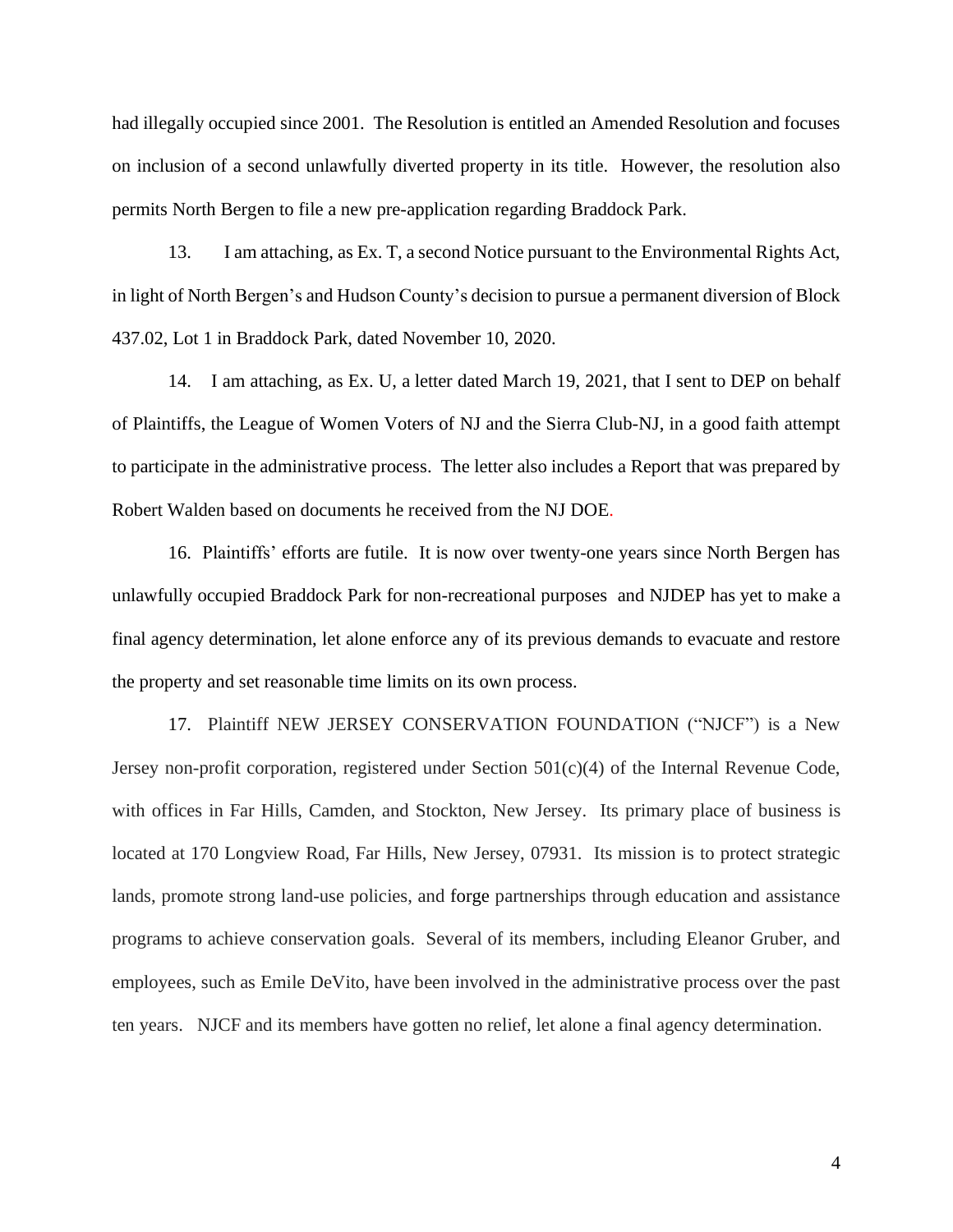18. Plaintiff SAVE BRADDOCK PARK-SAFE SCHOOLS is a local, grassroots unincorporated organization whose members include North Bergen residents and taxpayers. The group has over seven members. Its sole purpose is to advocate to preserve parkland in Braddock Park, remove the trailers from the park, and to ensure that North Bergen preschool children are housed in safe, secure and appropriate facilities.

19. Defendant TOWNSHIP OF NORTH BERGEN is, and has been at all times relevant to this Complaint, a municipal corporation formed under the laws of the State of New Jersey pursuant to N.J.S.A. 40:43-1, and is governed by the commission form of government known as the Walsh Act, N.J.S.A. 40:70-1 *et seq*. The Township is governed by five commissioners, one of whom is elected Mayor, and each of whom supervises a department of the Township. Its official address is 4233 Kennedy Blvd., North Bergen, New Jersey 07047.

20. Defendant NICHOLAS J. SACCO is, and has been at all times relevant to this Complaint, Mayor of the Township of North Bergen. He has been Mayorsince 1991 and a member of the Township Commission since 1985. Defendant Sacco has also served as a New Jersey State Senator since 1993, and was North Bergen's Director of Primary and Secondary Education until June 2017, at which time he retired from such position. He is being sued in his official capacity as Mayor.

21. Defendant HUDSON COUNTY is, and has been at all times relevant to this Complaint, a county corporation formed under the laws of the State of New Jersey pursuant to N.J.S.A. 40:18-1, and is governed by the County Optional Charter Law, N.J.S.A. 40:41A-1 *et seq*. The County is governed by the Board of County Commissioners, and the County Executive is the chief executive officer. Hudson County owns James J. Braddock Park**,** located in the Township of North Bergen. Its official business address is 583 Newark Avenue, Jersey City, NJ 07306.

5